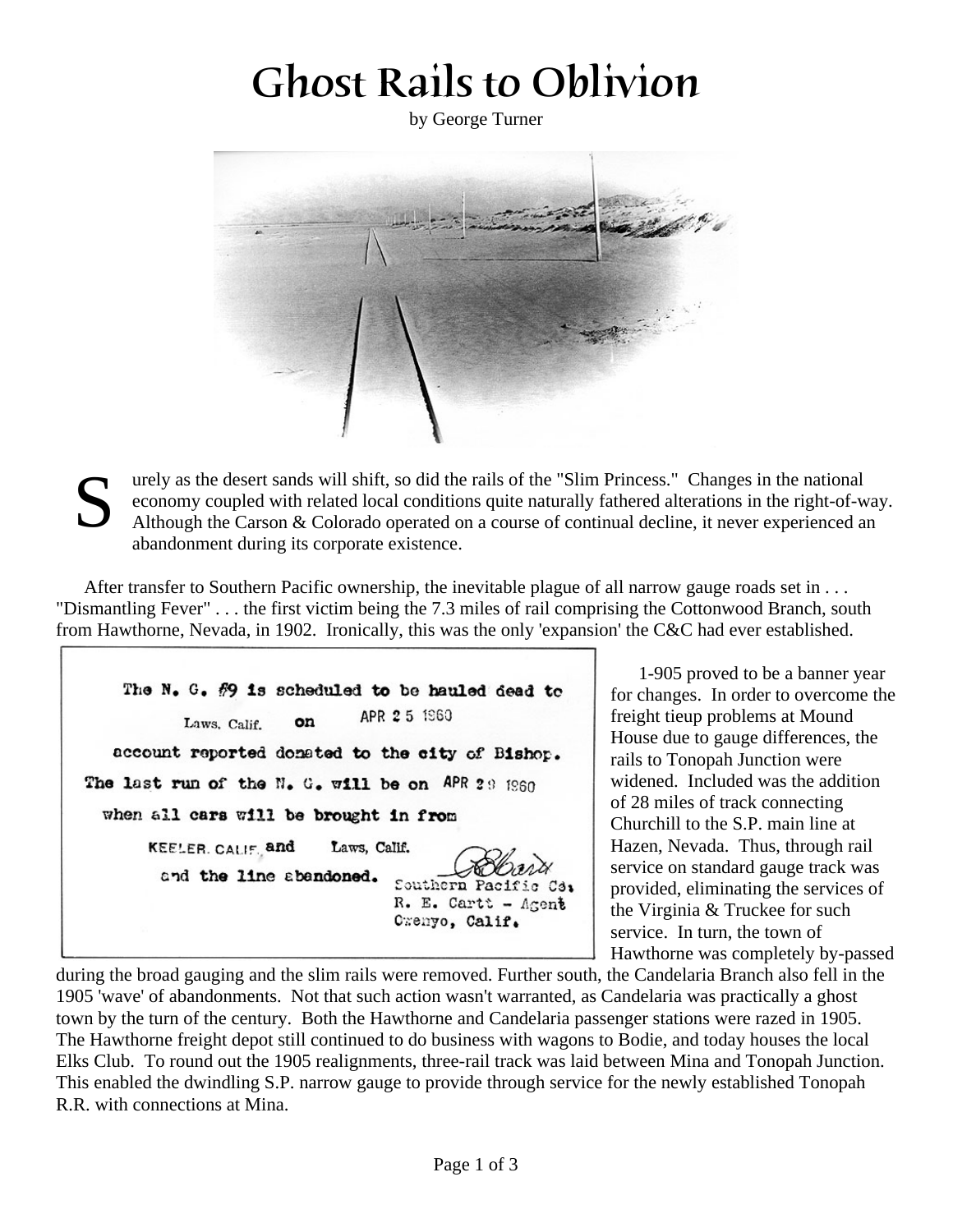After enjoying a thirty year period of operations in a casual manner when the majority of the nation's slim rails had become memories, the "fever" struck again. By now, the remaining 168 miles were an easy target for abandonment. With the country in the depth of a depression, who needed the extra expense of an obsolete division connecting two large sandpiles?

The first section of rail to be abandoned in 1934 was the seldom-used track between Mound House and Churchill. Candelaria proved to be much harder to get rid of . . . this branch was "reabandoned" in 1931 but the rails were not finally taken up until 1934. Intermittent mining activity in the Candelaria mountains had called upon the services of the railroad occasionally, even though it was "officially" abandoned in 1905. In 1936 the track was dismantled from Mound House to Churchill.

The rails from Tonopah Junction, Nevada to Benton, California followed suit in abandonment



The "Grand Old Lady," engine No. 9, rides a free pass on her last trip. Having failed to pass an I.C.C. boiler inspection earlier, No. 9 was deprived of making her last run by her own power.

during 1938. Actual removal of the light iron did not take place until the abandonment of the Benton to Laws trackage in 1943.

Had the Southern Pacific delayed the final abandonment and last run of the narrow gauge by just 11 days, the road would have been able to celebrate its eightieth birthday. In startling contrast to all of the previous liesurely abandonments, the ink was hardly dry on the last train orders of April 29, 1960, when the first rails were uprooted. Bulldozers were busy in Keeler that morning clearing a roadway for asphalt pavement. Truck service was replacing the rail service at one end as spike-pulling ceremonies were being formulated at the other, in Laws.

So swift was action taken that the rail was removed across the road at Zurich by the Highway Department before the salvage equipment was assembled. This condition required the contractor to forego the use of the train for normal rail removal between Laws and Zurich.

Today, scattered ties, numerous spikes, water tower foundations and tie plates can still be found along the right of way south from Mina. The Mt. Montgomery tunnel is still accessible and can be reached by automobile. Stone linings of the engine house pit and turntable are in evidence at Candelaria. A mixed consist coupled behind engine #9 deteriorates at the Laws station under the guise of a County Park. This is little enough to mark the four score years of gentle achievement and casual accomplishment of one of America's true Bonanza Railroads . . . the setting sun will never rise again to the sound of steam blowing through the desert sands in the wake of the Slim Princess.